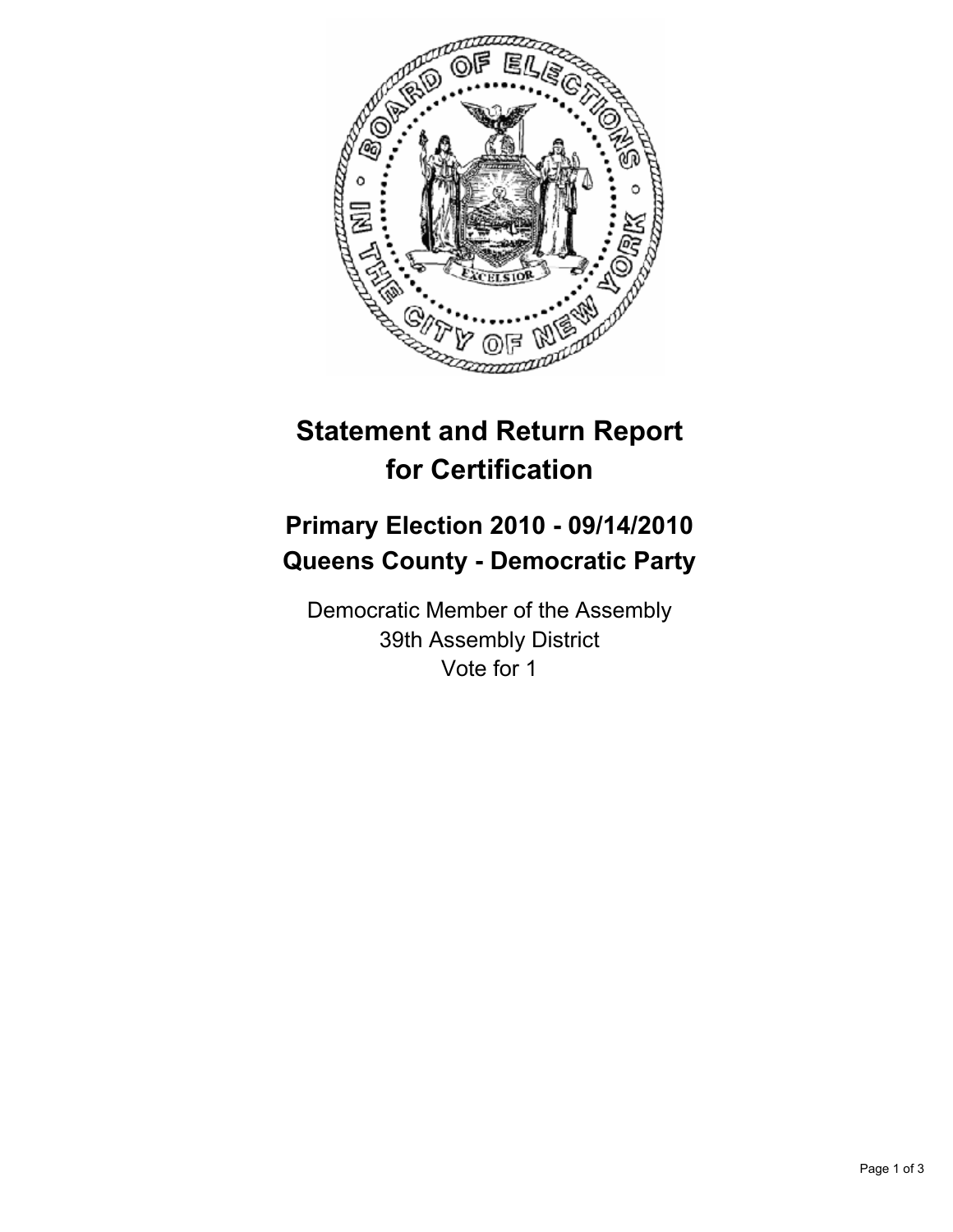

## **Assembly District 39**

| <b>PUBLIC COUNTER</b>             | 4,546          |
|-----------------------------------|----------------|
| <b>EMERGENCY</b>                  | 5              |
| ABSENTEE/MILITARY                 | 83             |
| <b>AFFIDAVIT</b>                  | 50             |
| <b>HIRAM MONSERRATE</b>           | 1,417          |
| <b>FRANCISCO P MOYA</b>           | 2,788          |
| AMY GOODMAN (WRITE-IN)            | 1              |
| BRYAN PO-FOLKES (WRITE-IN)        | 2              |
| <b>BUGS BUNNY (WRITE-IN)</b>      | 1              |
| CRYSTAL PINECH (WRITE-IN)         | 1              |
| ERIC SCHEBERSAA (WRITE-IN)        | 1              |
| I (WRITE-IN)                      | 1              |
| <b>IRENE MALLINGER (WRITE-IN)</b> | 1              |
| JEFFRIAN AUDRY (WRITE-IN)         | 1              |
| JEFFRION AUBREY (WRITE-IN)        | $\overline{2}$ |
| MICKEY MOUSE (WRITE-IN)           | 1              |
| MR. REAL CHANGE (WRITE-IN)        | 2              |
| ZUARES MOTA (WRITE-IN)            | 2              |
| <b>Total Votes</b>                | 4,221          |